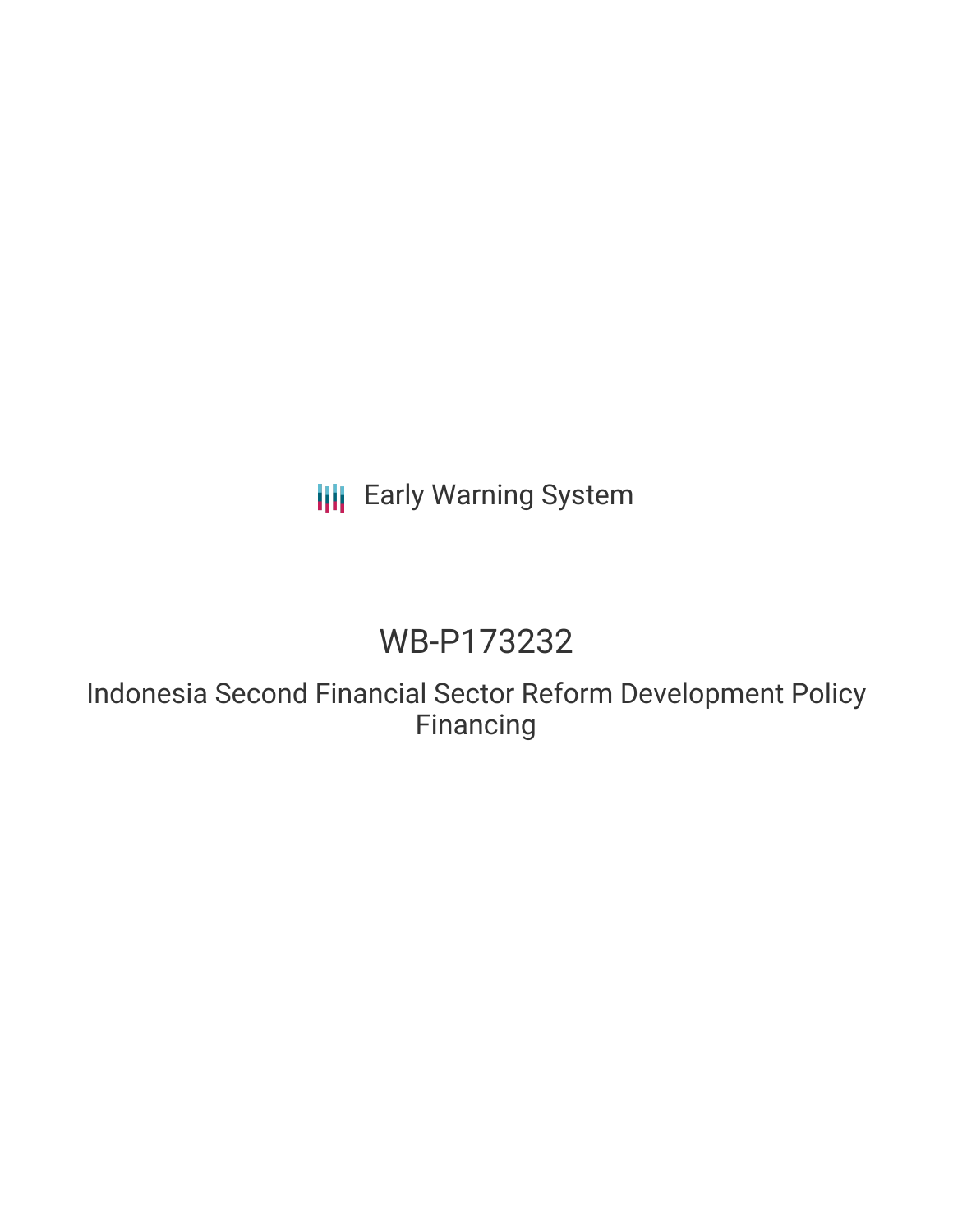

## Early Warning System Indonesia Second Financial Sector Reform Development Policy Financing

#### **Quick Facts**

| <b>Countries</b>               | Indonesia             |
|--------------------------------|-----------------------|
| <b>Financial Institutions</b>  | World Bank (WB)       |
| <b>Status</b>                  | Proposed              |
| <b>Bank Risk Rating</b>        | U                     |
| <b>Borrower</b>                | Republic of Indonesia |
| <b>Sectors</b>                 | Law and Government    |
| <b>Investment Type(s)</b>      | Loan                  |
| <b>Investment Amount (USD)</b> | \$300.00 million      |
| <b>Loan Amount (USD)</b>       | \$300.00 million      |
| <b>Project Cost (USD)</b>      | \$300.00 million      |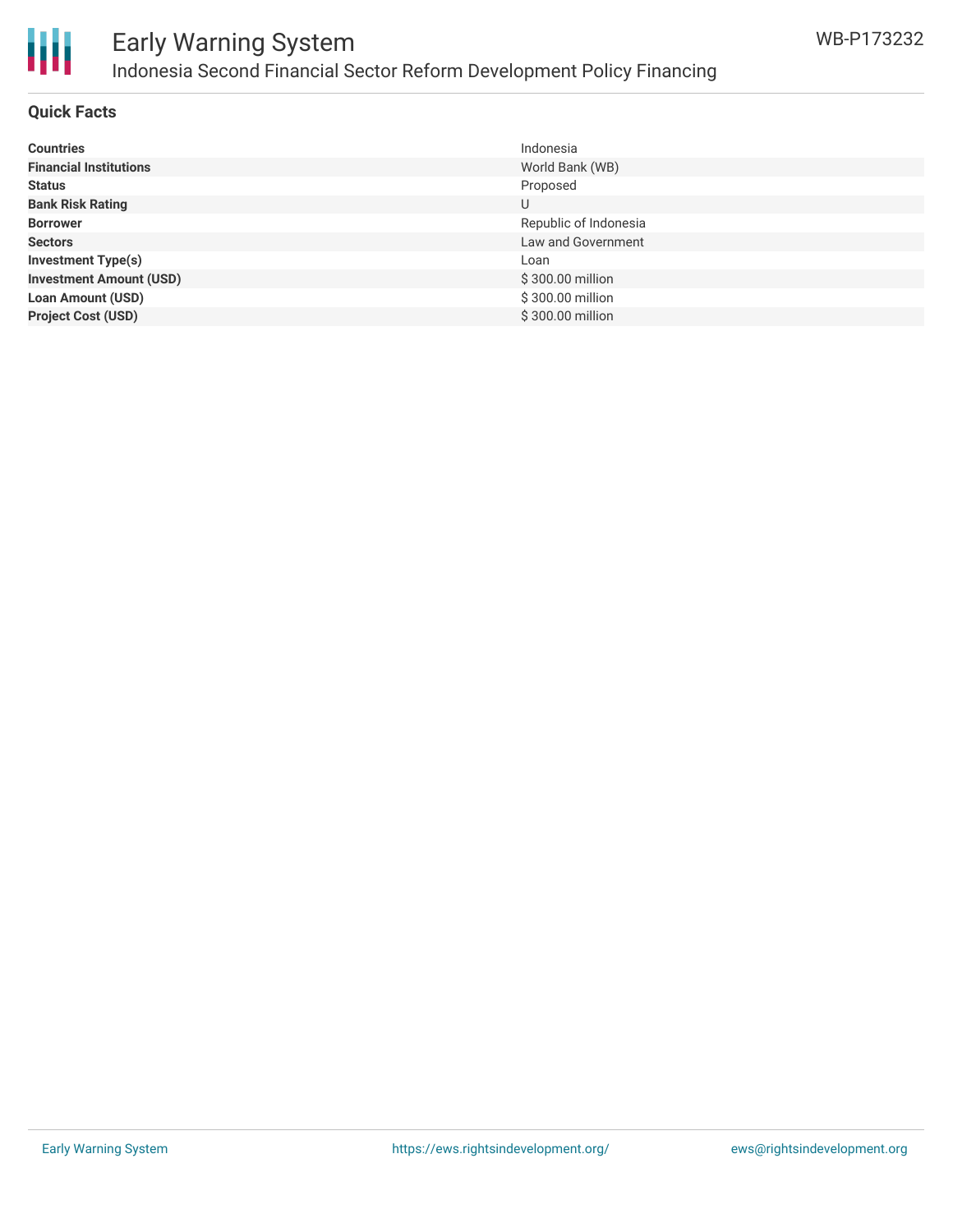

#### **Project Description**

According to the bank document, "this programmatic operation is to support financial sector reforms that will assist the Government of Indonesia (GoI) in achieving its financial sector's objectives. The proposed operation is the second in a series of three programmatic operations".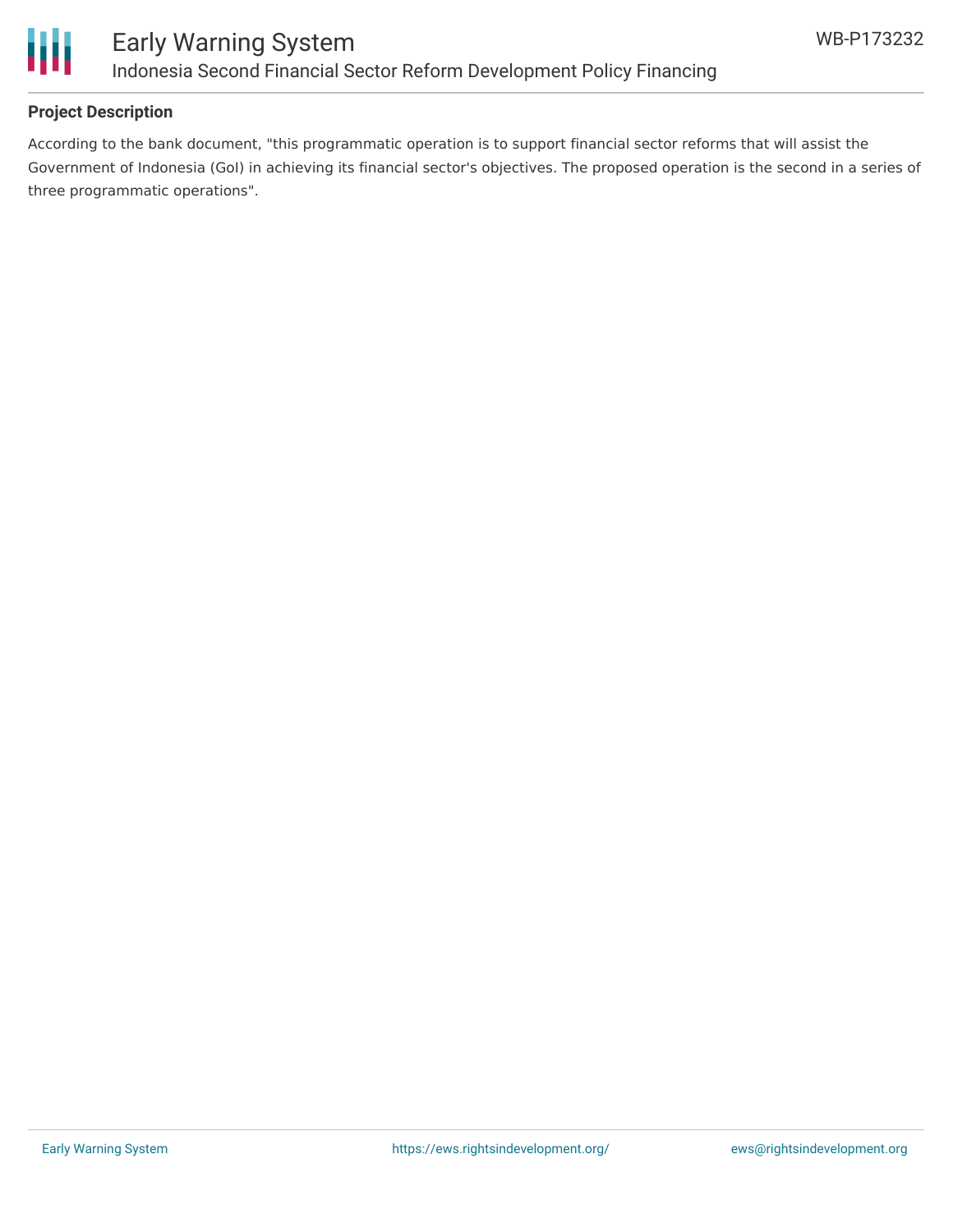

#### **Investment Description**

World Bank (WB)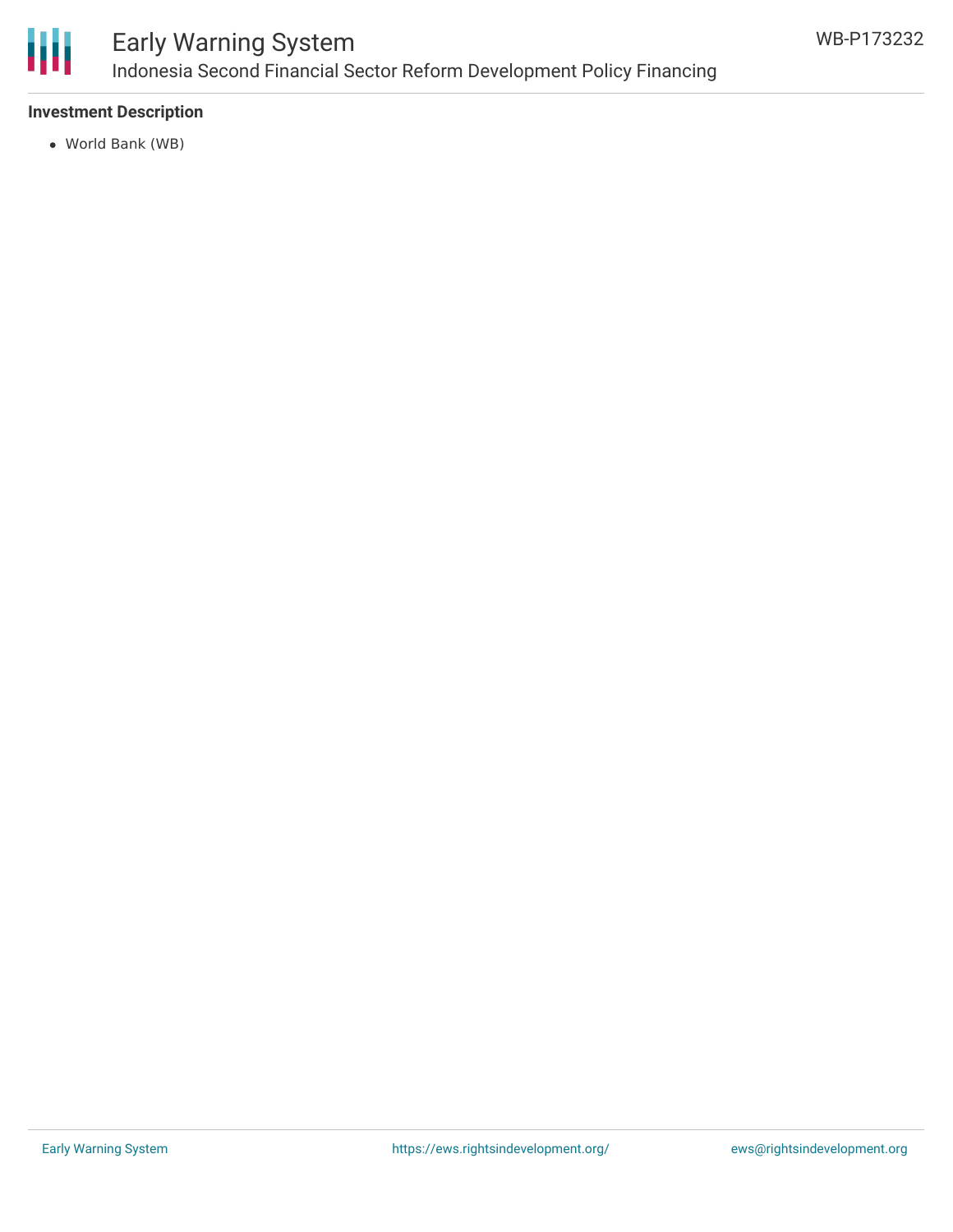#### **Contact Information**

#### **Implementing Agency**

Fiscal Policy Agency, Ministry of Finance

\*There is no information being disclosed at this stage of the project\*

#### **ACCESS TO INFORMATION**

To submit an information request for project information, you will have to create an account to access the Access to Information request form. You can learn more about this process at: https://www.worldbank.org/en/access-toinformation/request-submission

#### **ACCOUNTABILITY MECHANISM OF THE WORLD BANK**

The World Bank Inspection Panel is the independent complaint mechanism and fact-finding body for people who believe they are likely to be, or have been, adversely affected by a World Bank-financed project. If you submit a complaint to the Inspection Panel, they may investigate to assess whether the World Bank is following its own policies and procedures for preventing harm to people or the environment. You can contact the Inspection Panel or submit a complaint by emailing ipanel@worldbank.org. Information on how to file a complaint and a complaint request form are available at: https://www.inspectionpanel.org/how-tofile-complaint